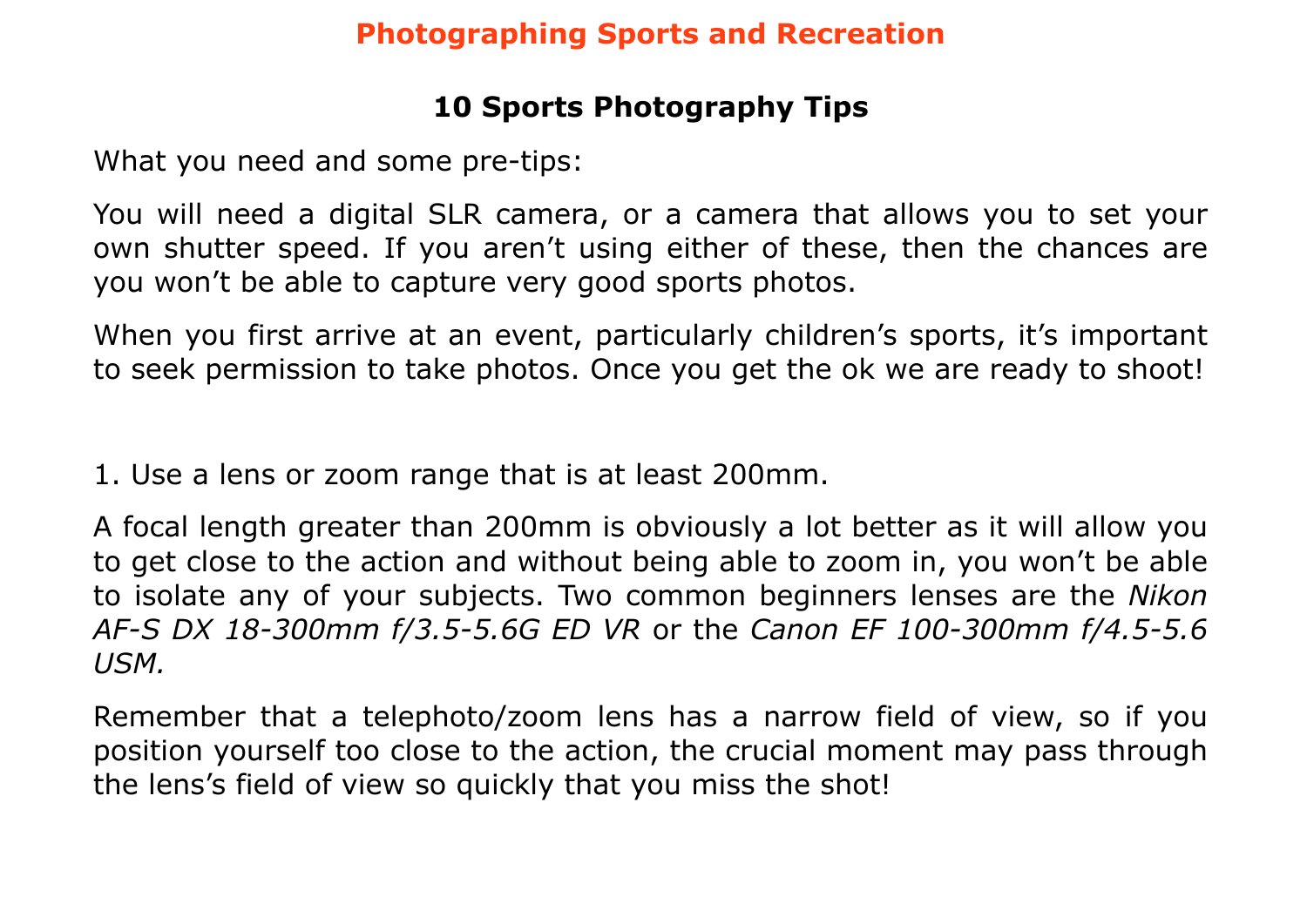

2. Do NOT use full automatic mode.

This is a common mistake made by amateur photographers, who will usually set their camera in full automatic mode or a pre-mode labelled '*sports*' or '*action*'. While these may work OK on occasions, to really go to the next level you need to use a semi-manual mode.

3. Use a FAST shutter speed.

In sports photography, you want to ensure that the shutter speed is fast enough to capture the quick moving bodies of the athletes, and also to prevent blurred images due to camera shake.

Remember the reciprocal rule:

## *The shutter speed should be 1/Lens focal length.*

So, if you're using a 200mm lens, then the shutter speed should be NO LESS than 1/200th second, but ideally faster - e.g. 1/250, 1/500, 1/1000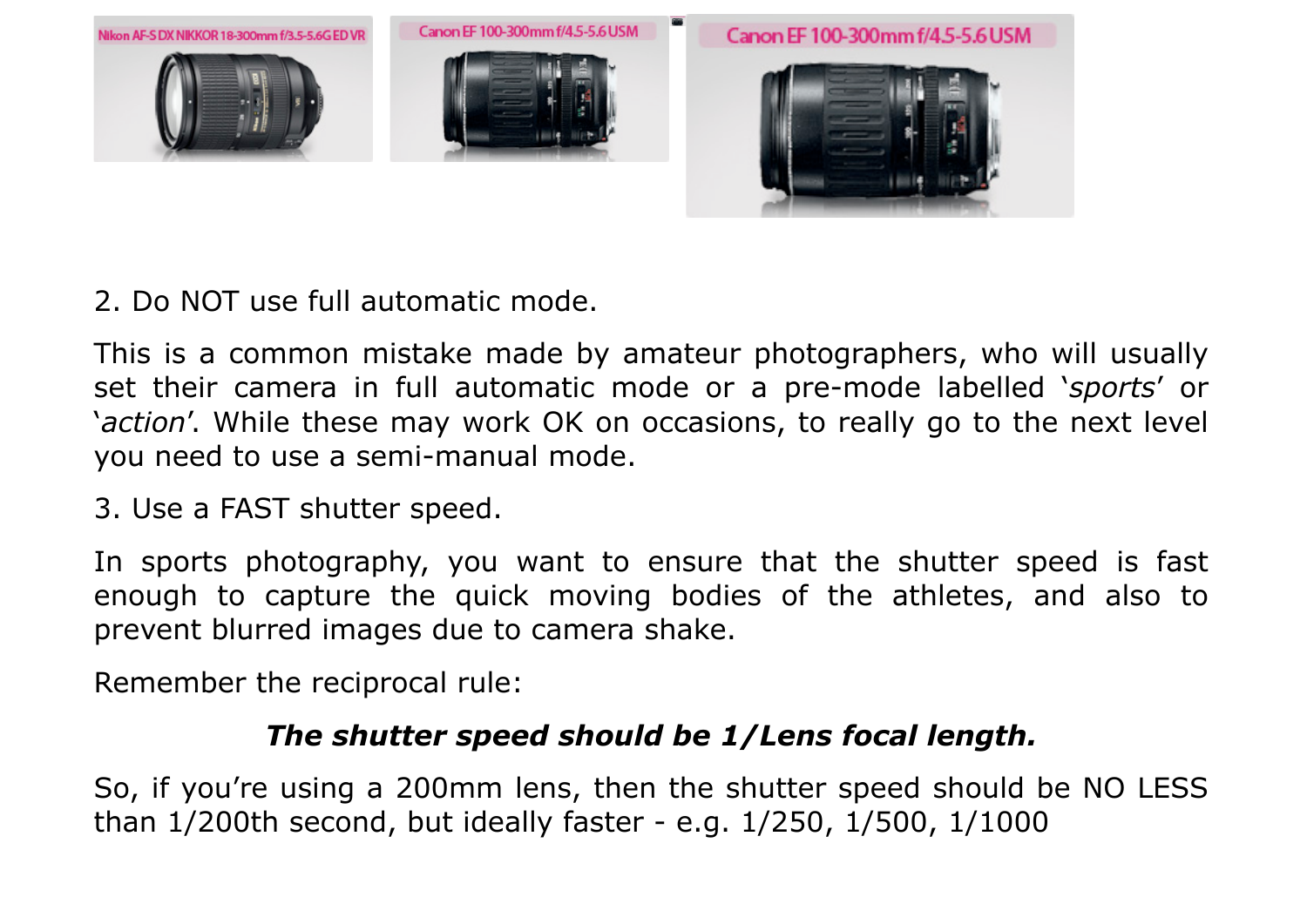4. Use Aperture Priority mode (A on a Nikon camera and AV on a Canon)

The aperture is the f/stop number, which determines how much light is allowed into the camera's sensor. We are looking at setting a very large aperture, which is a small f-stop number, such as f/2.8 or f/4. This will ensure that the most possible light is allowed in, which in turn tells the camera that a fast shutter speed is needed for the correct exposure, thus helping to freeze the action.

If you aren't using a digital SLR camera, you don't need to worry about setting an aperture, but rather a shutter speed, which we will cover shortly.

5. Watch your ISO.

To determine the correct exposure we use 3 components - aperture, shutter speed and ISO. When shooting in a semi-manual modes such as aperture priority or shutter priority we need to set the ISO ourselves by considering the location, time and conditions of the event you are photographing.

For a bright sunny daytime football match for example, a low ISO of 400 will be perfect as there is plenty of light available for the camera to use.

However if it is a dull overcast day, there is not as much light, so we need to increase the ISO to around 800-1600.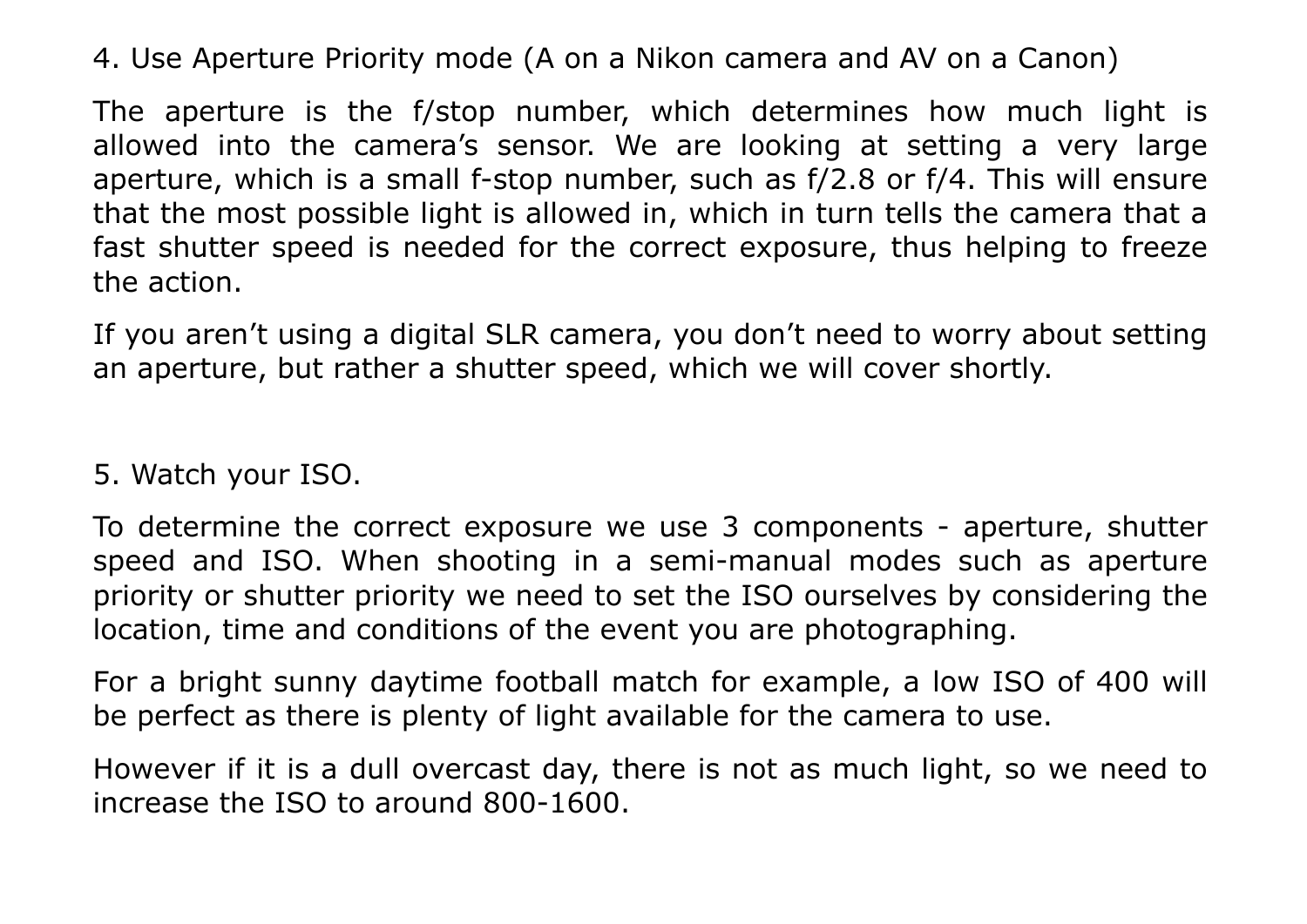6. Use Shutter Priority Mode if Aperture Priority isn't available.

This setting is best used for non-SLR photographers who only have a camera that enables shutter speed settings, but you can still capture some great shots.

Most cameras including point-and-shoots will enable you to set a shutter speed.

Instead of telling the camera how much light to let in, as we did with aperture priority, using shutter priority mode enables us to tell the camera directly what speed we would like the shutter to be. As mentioned earlier, at least 1/200th of a second is needed. The camera will then decide on what aperture (f/stop number) to use.

You will need to take test shots when setting your shutter speed manually, in case you set it too high and are not letting enough light into the camera.

7. Use a fast auto-focus and burst mode.

In order for the camera to keep up with the fast movements we want to set it to continually focus on our subject or subjects rather than lock on to one spot. This will probably be called '*Servo*' or '*AI Servo*' on your camera. Additionally, set your camera to take multiple images, usually referred to as '*frames per second' (fps)* or '*burst*'. Locate both of these on your camera and ensure that they are switched ON when shooting sports.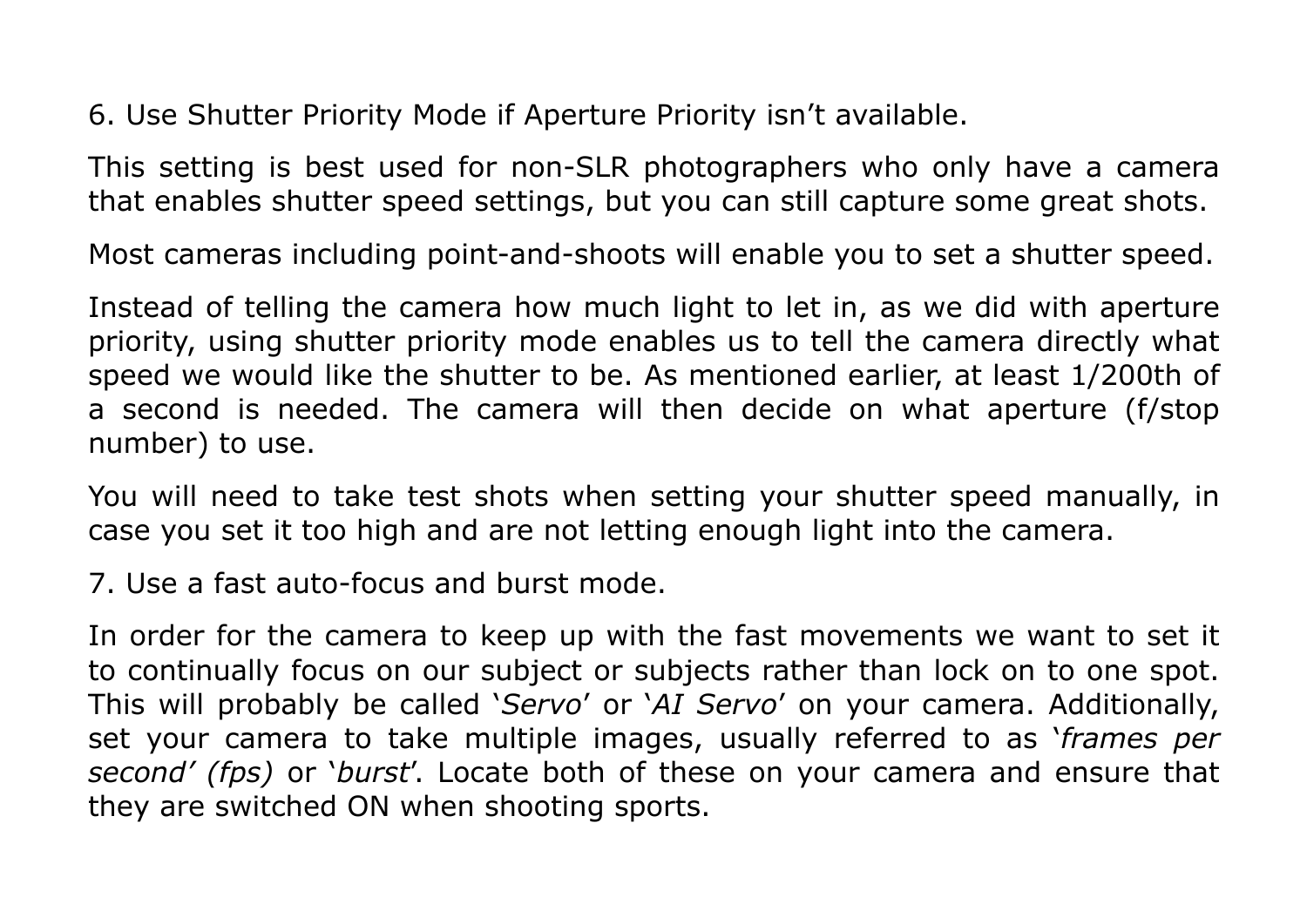If you have the option to set how many frames per second you would like your camera to take, always set it to the maximum, whether it be 3, 4, 5 or more photos a second. This increases our chances of capturing that money shot.

8. Position yourself correctly and know your sport.

For best results, position yourself with the sun behind your back, as this ensures maximum light is hitting your subject, which equates to letting as much light in as possible and freezing the action with fast shutter speeds.

Follow the action with your camera, ensuring that you are zoomed in close enough to have the majority of the frame filled by the player themselves.

It is also helpful if you know something about the sport you are photographing, as anticipating where the ball or the action may be is going to help you get the best shots possible!

9. Take plenty of photos.

Whether it be a football player kicking the ball or a tennis player serving, once you have your subject in the frame you can half-hold the shutter button to focus and then hold down to fire away and capture as many photos per second as you can, thanks to the previous burst modes we have set.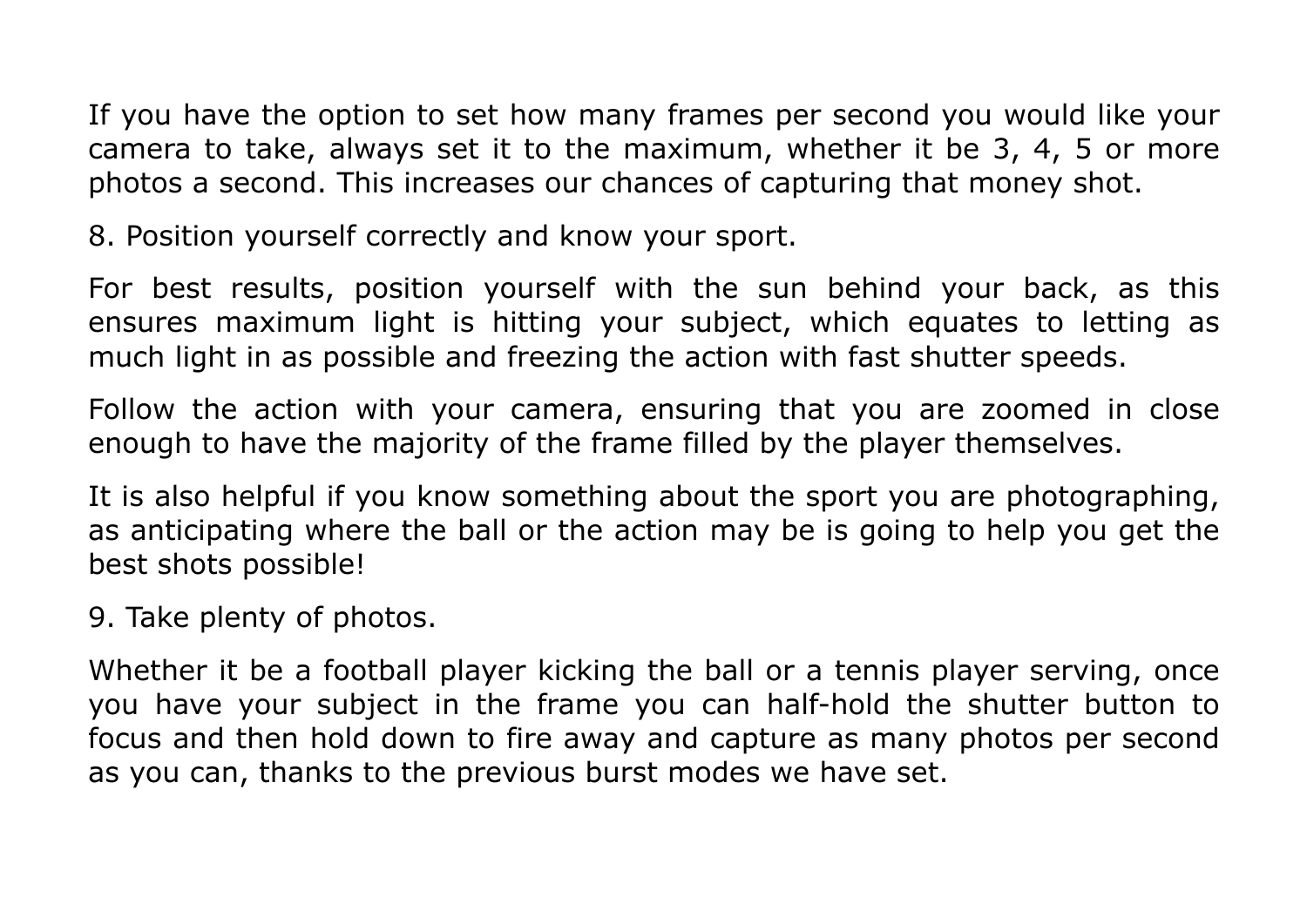With digital photography we are fortunate to be able to see our results immediately, and there is no harm in finishing a sporting event with completely filled memory cards!

**10.** Shoot from a low angle

Sit down and rest your camera on your knees for stability and comfort. This will let you capture much more of a dramatic angle as well as letting in more of a clear background rather than other athletes and grass. The lower perspective also gives the photo excellent depth and it's a technique that you will see all pro photographers doing.

Also look to using a monopod, even if your lens and camera are not heavy. It will help you keep your camera steady and balanced while shooting from different angles, particularly your knees.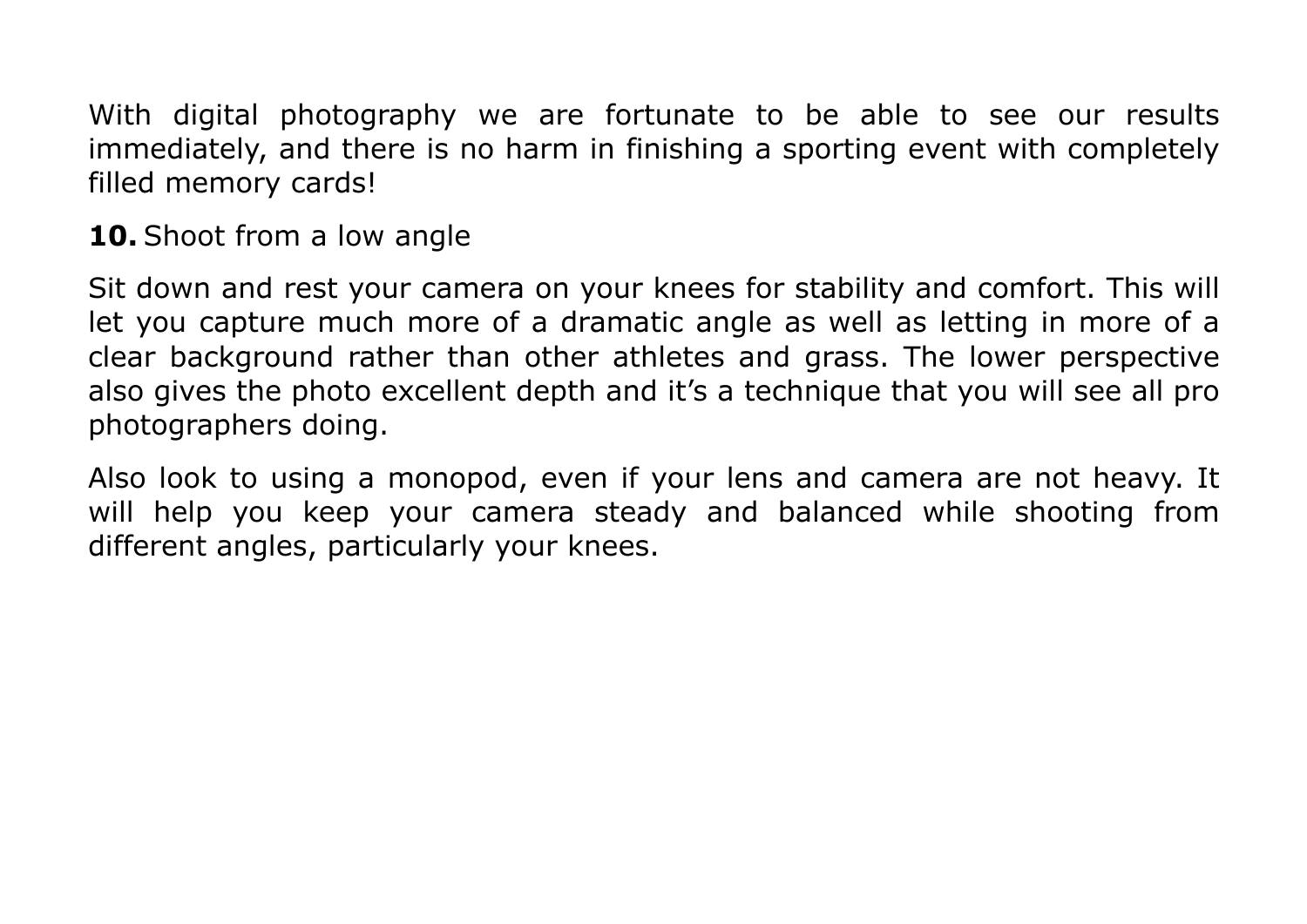## **Panning Photography**

One of the most creative ways to show movement is to use a technique called Panning. The image below shows the biker is in sharp focus, but the background is streaky and blurred.

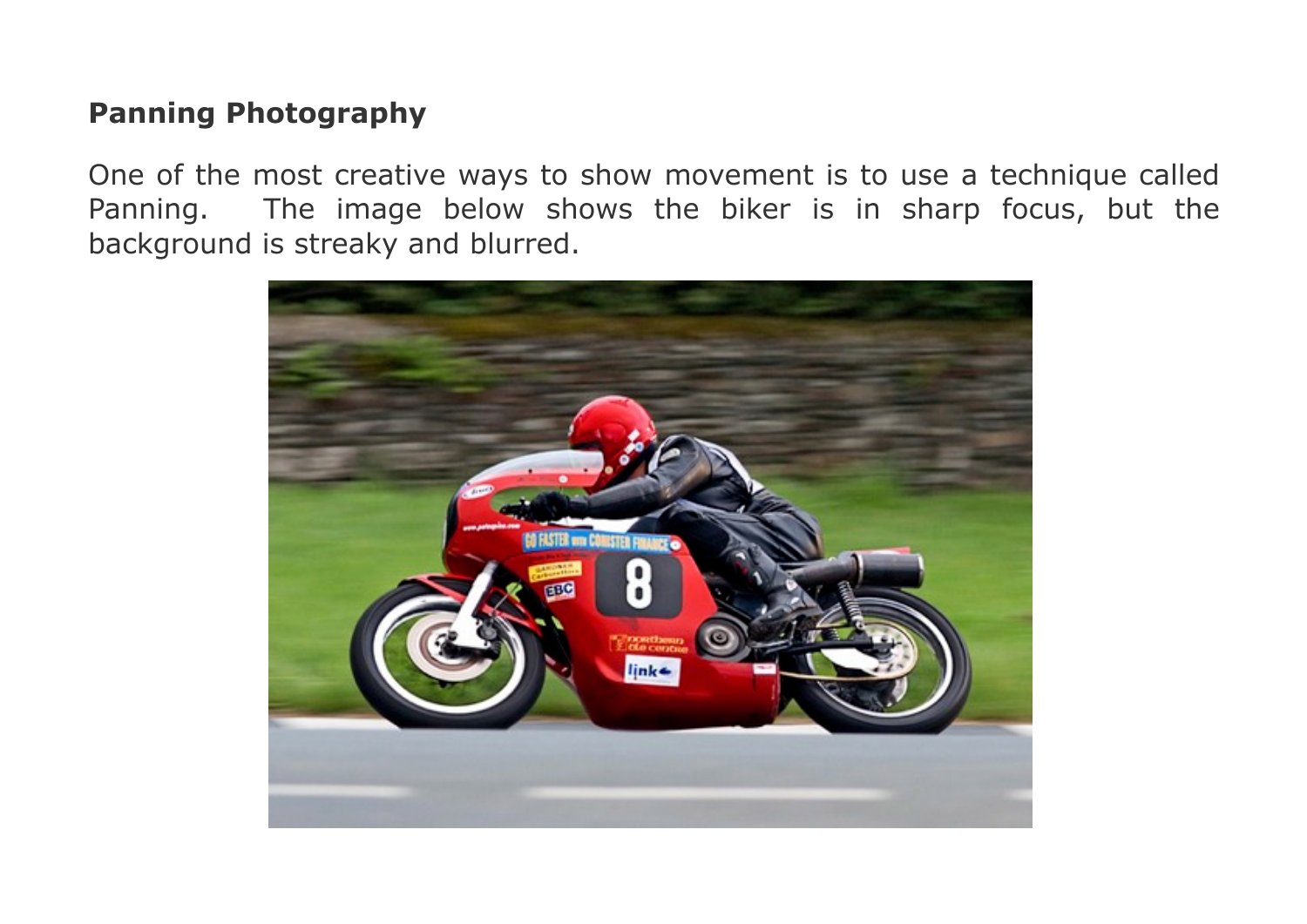This is achieved by swinging the camera with the biker as he rode by, and using a SLOW shutter speed to show movement in the background that wasn't moving with the the camera.

When you first start panning, you may experience a few problems:

- 1. You will probably only get one or two good shots for every 25 or 30 blurry shots you take. As you practice this ratio will improve.
- 2. Some subjects are more amenable to panning than others. A panning shot of someone running will not work well because the arms and head move up and down and will create blur. A bike, a car, or a soaring bird that is not flapping its wings will produce cleaner results.

## **6 Tips to Improve Your Panning Photography**

## *1 - Aim small, miss small*

This phrase is famous among shooting sports athletes. It means that the smaller a point you train your focus on, the less movement you will be tolerant to. You can apply this to panning photography and significantly improve the percentage of keeper shots you take. Instead of aiming big and just trying to keep the bicyclist in the middle of the frame, aim small and try to keep the cyclist's eye on one of your focus points.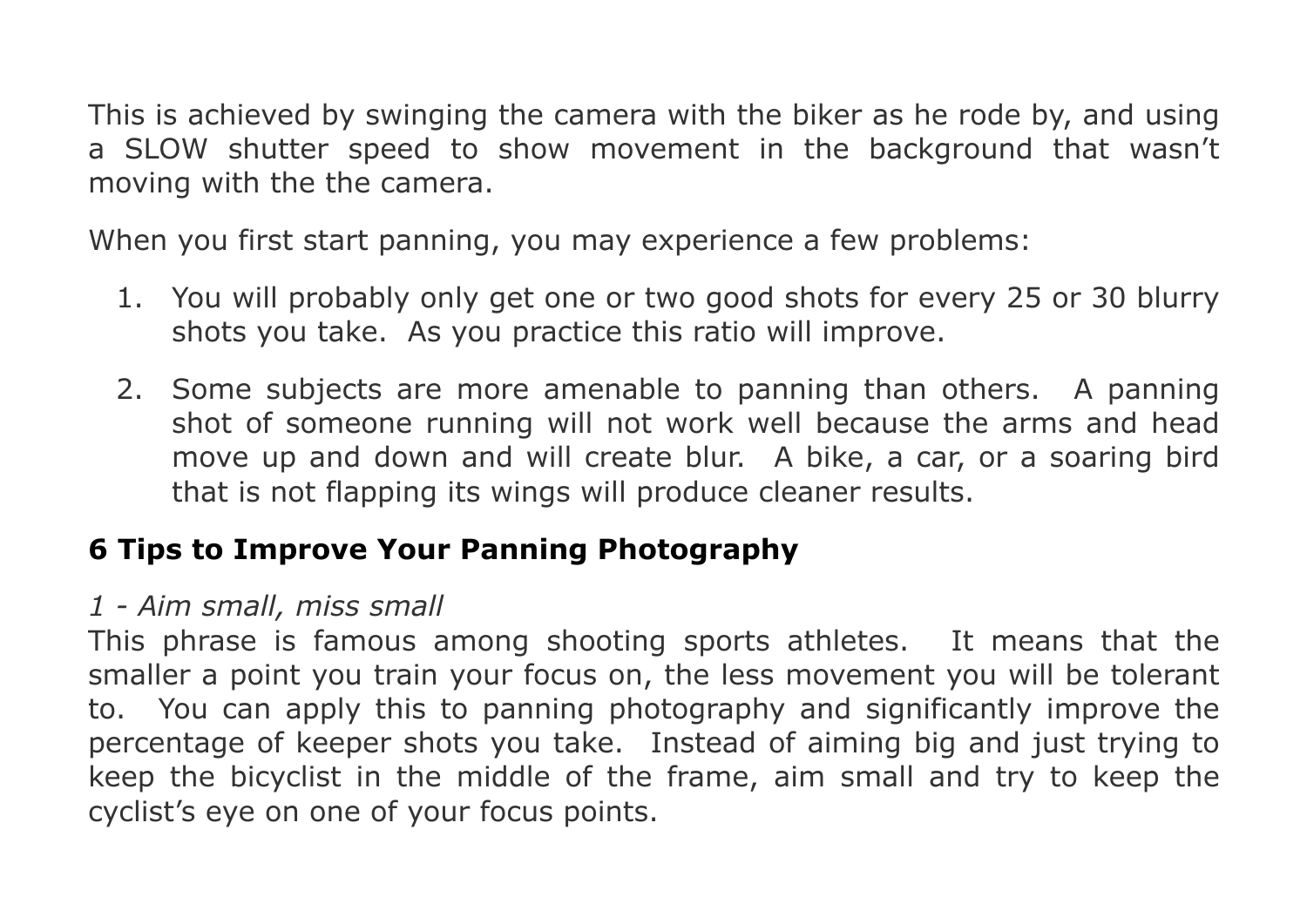# *2 - Shoot when the subject is directly in front of you*

If you shoot while the subject is angled toward or away from you, the perspective will change slightly during the exposure, which will produce a less sharp subject.

## *3 - Twist with your hips*

If you simply turn your head and arms rather than spinning at the trunk, you will be less steady and the photo will be less sharp.

#### *4 - Do not trust the LCD*

Many of your panning shots will look sharp on the LCD, but it is almost impossible to determine if the photo is truly sharp without looking at the photo large on the computer. Zooming in on the LCD can help, but it's difficult to tell without seeing it large.

#### *5 - Use a monopod*

This will significantly improve the sharpness of the subject since the camera will not shake up and down.

## *6 - Use a flash on rear-curtain sync (if your camera allows) to freeze the subject*

This is not necessary all the time, but can certainly be a valuable method in some situations.